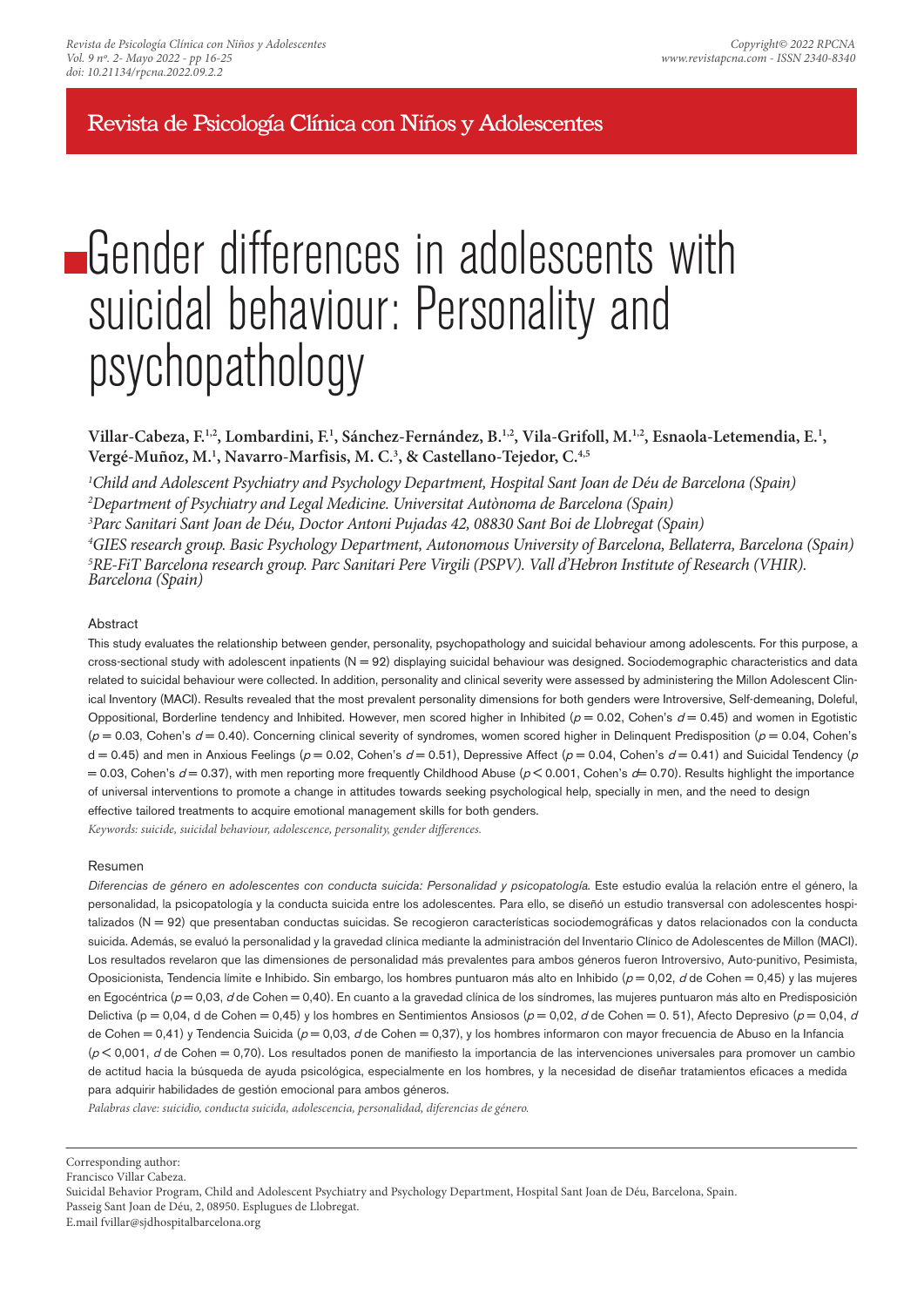#### Introduction

Worldwide, more than 800,000 people die from suicide every year (World Health Organization, 2016). Gender has been pointed out as one main sociodemographic factor directly related to differences found in suicidal behaviour (Freeman et al., 2017). Several studies show that in most countries, suicide attempts are two to three times more frequent in women, even though three out of every four deaths by suicide occur in men (Elnour & Harrison, 2008; Freeman et al., 2017; INE, 2020; Miranda et al., 2019; WHO, 2014). This phenomenon has been conceptualised as the gender paradox (Canetto & Sakinosfsky, 1998). However, this concept is still controversial because it is not universal. Although it partially reflects Western reality, gender differences vary widely depending on other factors, such as socio-economic and cultural factors. In low-middle income countries it is estimated that, men die by sucide in a ratio of 1,5 for each woman (OPS, 2021). However, there are countries in the Asian continent in which deaths by suicide in women are higher than those of men; therefore, reinforcing the influence of cultural differences on suicidal behaviour (Canetto et al., 1998; Canetto, 2008; Counts et al., 1980; OPS, 2021). All this research suggests that this field is quite complex as differences might not be just cultural or gender-based, but also based on how these factors converge with other developmental and socioeconomic variables. In this sense, the mortality rates for adults in Spain also reflect the same reality as three out of every four deaths by suicide occur in men (INE, 2020). This proportion has also been seen in adolescents who are 15 years old or older, however, this does not seem to happen in individuals under the age of 15 years old. Additionally, in 2014 and 2017, Spanish reports on mortality by suicide pointed out that under the age of 15, more women died by suicide than men. However, in 2020, the same number of women and men died by suicide (INE, 2020). Consequently, this data doesn't follow the named gender paradox.

In addition to this, there is no general agreement in the taxonomy of suicidal behaviour (Silverman & De Leo, 2016) which hampers the comparisons between studies. A classification that reflects well the reality of suicidal behaviour in adolescence is that of Ari and colleagues (Ari et al., 2005), which came up from their research on personality traits and suicidal behaviour. According to these authors, suicidal behaviour encompasses suicidal ideation, suicidal threats, preparatory acts, suicide attempts and death by suicide, requiring some degree of intention to die as a critical factor in all these behaviours. Despite the gradient of severity suggested in this taxonomy, as stressed by these same authors, all suicidal behaviours must be taken seriously. In this line, Nock et al. (2013) study shows that the transition time from the onset of suicidal ideation to suicidal planning, and from planning to the first suicide attempt is around one year for both genders. Thus, it is vital to avoid these first attempts because, as some research has already pointed out, they are the main predictor for new suicide attempts (Mirkovic et al., 2020) and death by suicide (WHO, 2021).

It is important to highlight that adolescence is a period of particular vulnerability due to developmental changes. A decrease in life satisfaction and an increase in stress and depression are usually reported, and these symptoms have been linked to suicidal behaviour in some research (Anderson & Smith, 2003; Goldbeck et al., 2007; Morales-Vives & Dueñas, 2018). Moreover, the propensity to being impulsive and underestimating risks, and the importance of relational aspects like the need for belongingness, can also be associated with suicidal behaviour in this population (Burzstein & Apter, 2009; King & Merchant, 2008). Thus, it is estimated that up to 8% of adolescents have made a suicide attempt throughout this specific life period (Evans et al., 2005). In a Spanish sample of adolescents aged 14-19 years old, it was found out that approximately 4% had attempted suicide at some point in their lives. Even more, 6.9% of these young people reported a level of suicidal ideation that could be considered high (Fonseca-Pedrero et al., 2017). These data are very similar to that reported by Nock et al. (2013) in international samples. In the European multicenter study *Saving and Empowering Young Lives in Europe* (SEYLE), rates of suicidal ideation were higher, with 21.2% in males and 35.4% in females. In another Spanish sample, the rates of suicidal ideation for adolescents between 14-16 years old were 7% in men and 8% in women, with attempted suicide rates of 2% and 4.2% respectively (Bousono et al., 2017). Moreover, the pediatric psychiatric population is even more vulnerable as it is estimated that between 20-47% have made a suicide attempt before the age of 18 (Bursztein, & Apter, 2009).

Much of the research conducted in the past decade to study personality in individuals committing a suicide attempt have focused exclusively on a categorical/diagnostic approach, offering a very low specificity and not being able to predict suicidal behaviour (Arie et al., 2005; Brent et al., 1994; Links et al., 2003; Marco-Sánchez et al., 2020; Pompili et al., 2004). Nowadays, a dimensional approach to personality is followed (Lee et al., 2017; Morales-Vives, & Dueñas, 2018), which provides quantitative information regarding the level of severity and the type of psychopathology, therefore aiding the management of suicidal behaviours (Velting et al., 2000). Thus, the study of personality among adolescents with suicidal behaviour is relevant to guarantee the validity of diagnoses, determine the clinical severity of patients and facilitate the decision-making process (Velting et al., 2000). Despite this, there is a scarcity of studies in adolescents using the same assessment instrument. In this sense, the character dimension of *Cooperativeness* measured with the *Temperament and Character Inventory* (TCI-56) has been identified as one potential protective factor to prevent suicide re-attempt at 12-month follow up in a sample of adolescents (Mirkovic et al., 2020). Moreover, Morales-Vives and Dueñas (2018) found a negative correlation between suicidal ideation and emotional stability measured with the *Overall Personality Assessment Scale* (OPERAS), with men showing the highest scores in this dimension. Other studies based on the Millon's personality theory do not focus on gender (Ferrer & Kirchner, 2014; Simon & Sanchis, 2010; Velting et al., 2000), or have been carried out in samples with suicidal ideation but not with suicide attempts (Ferrer & Kirchner, 2015).

In summary, despite previous evidence, it is still unclear whether gender plays a significant role in suicide behaviour during adolescence and if preventive gender-tailored programs could be necessary (Morales-Vibes & Dueñas, 2018). Consequently, this study investigates if personality, sociodemographic and psychopathological characteristics play some role in the gender differences related to suicidal behaviour during adolescence.

## Method

#### Participants and setting

All adolescents aged 13 to 17 years old admitted to a tertiary paediatric hospital for suicidal behaviour between December 2015 and January 2018 were recruited and invited to participate in the study. Patients with cognitive or neuropsychological impairments precluding the assessments were not included in the study. All participants and their parents/legal tutors gave their written informed consent before participating in the research.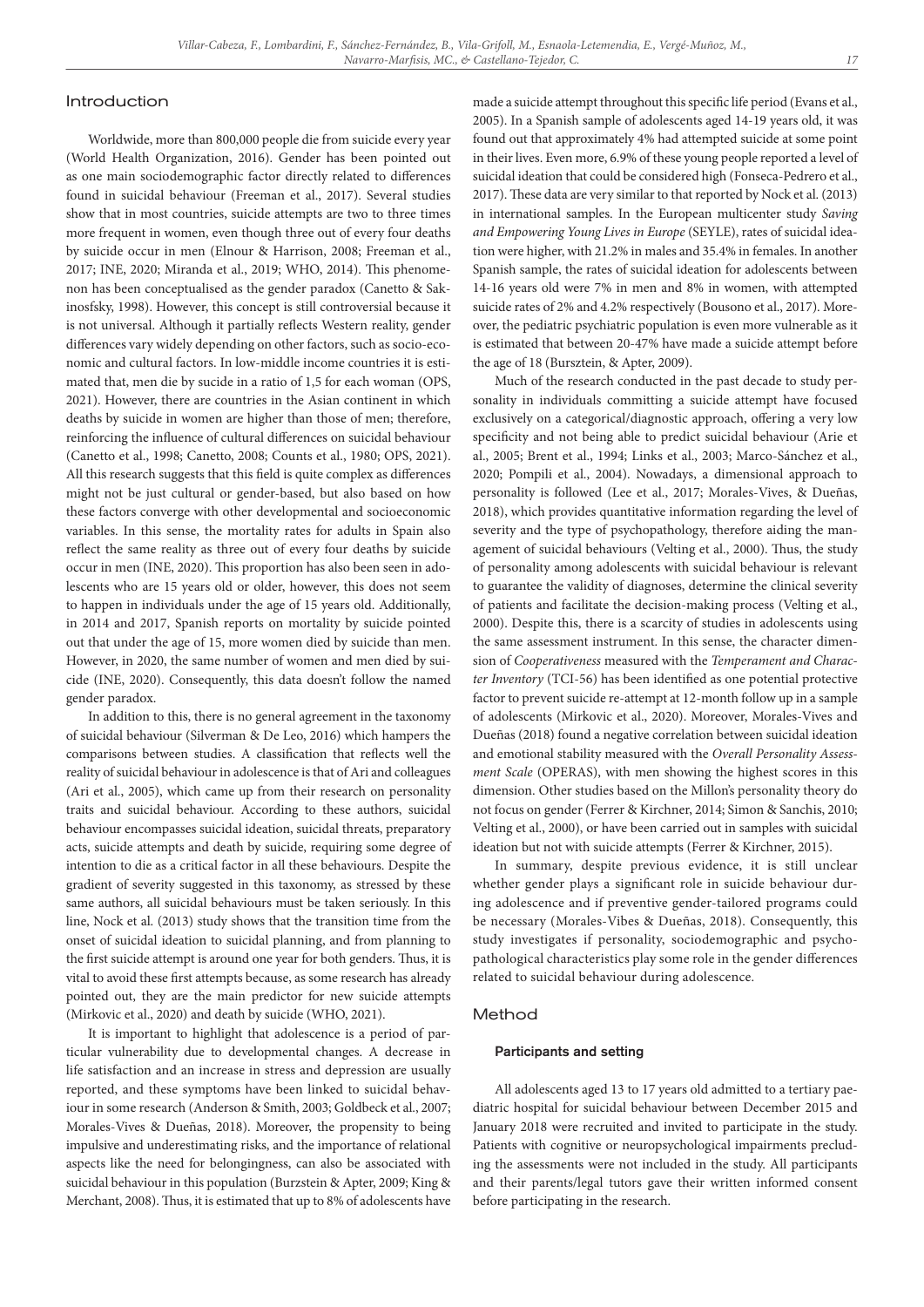This study was entirely carried out in the Pediatric Emergency Service of the Sant Joan de Déu Hospital (Barcelona), with an area of influence of 1,300,000 inhabitants and with 100,000 annual visits to the general emergency service.

## Outcome variables and assessment instruments

Data for the study was gathered using an *ad hoc* protocol collecting: *Sociodemographic variables.* Gender (males and females) and age. *Suicidal behaviour characteristics.* This information was collected based on the report and assessment carried out by a mental health professional (a clinical psychologist and/or a psychiatrist, part of the research team) at the patient's admission to the emergency services. This data included: a) type of suicidal behaviour following Arie, Harvi-Catalan & Apter (Arie et al., 2005) taxonomy: suicidal ideation, suicidal threats, preparatory acts and suicide attempt; b) method used in the suicide attempt including pharmacological drug abuse, poisoning, jumping from a height, exsanguination and hanging; c) trigger for the suicidal behaviour: family and/or peer(s) conflict, break in love, emotional dysregulation, academic problems, mental health disorder, organic disease, other reasons, not specific trigger referred; d) previous history of suicidal behaviour; and e) History of non-suicidal self-harming behaviour (self-injuries) was also surveyed.

*Personality.* The *Millon Adolescent Clinical Inventory* (MACI) self-report inventory (Millon, 1993) was employed to assess personality characteristics and clinical syndromes in the adolescent clinical population. It has 160 dichotomous response items (true vs. false) divided into 31 scales grouped as follow: 1) a protocol validity scale (*Reliability*) and three modifying scales that allow measuring specific trends of patient response (*Disclosure*, *Desirability*, *Debasement*); 2) twelve scales of personality prototypes that reflect the way in which the features and personality characteristics of the adolescent combine to form prototypes (*Introversive*, *Inhibited*, *Doleful*, *Submissive*, *Dramatizing*, *Egotistic*, *Unruly*, *Forceful*, *Conforming*, *Oppositional*, *Self-Demeaning*, and *Borderline Tendency*); 3) eight scales of expressed concerns that focus on feelings and attitudes of the adolescent that can be a source of conflict or concern (*Identity Diffusion*, *Self-Devaluation*, *Body Disapproval*, *Sexual Discomfort*, *Peer Insecurity*, *Social Insensitivity*, *Family Discord*, and *Childhood Abuse*) and 4) seven other scales of clinical syndromes, which harbor disorders of high prevalence that manifest themselves in a relatively specific way among adolescents (*Eating Dysfunctions*, *Substance Abuse Proneness*, *Delinquent Predisposition*, *Impulsive Propensity*, *Anxious Feelings*, *Depressive Affect*, and *Suicidal Tendency*). MACI was validated with a Spanish population (Millon & Aguirre, 2004), and the reliability coefficients ranged from 0.65 (*Sexual Discomfort*) to 0.91 (*Self-Devaluation*).

### Procedure

When the patient was admitted to a single pediatric room, once the clinical intervention was over and she/he was calm, the study's objectives were explained to the patient and his/her family. Informed consent was given after possible doubts were commented on and resolved if they agreed to participate. Once the informed consent was signed, the assessment protocol was delivered. First, a clinician collected sociodemographics, clinical data related to suicidal behaviour and previous non-suicidal behaviours from medical records. Next, data related to personality traits and clinical severity were obtained through the administration of the MACI (self-administered, after clinicians' explanations). The whole assessment session lasted less than 1 hour.

#### Ethical aspects

Approval for this study was obtained from the hospital's Ethics Committee, considering the internal ethical regulations and those from the World Medical Association and the Declaration of Helsinki of 1975, with its successive amendments. All participants and their legal representatives granted their consent in writing after receiving the information regarding the study and the measures to guarantee confidentiality and protection of their data. All the data was treated following the Organic Law 3/2018 of Protection of personal data. The confidentiality of the data was ensured using a coding system. The data collected has been exclusively used for the present study, and participation was not economically rewarded.

### Statistical analyses

Statistical analyses were carried out using the  $SPSS<sub>v26</sub>$  for Windows. Descriptive statistics (mean, standard deviation, frequency, percentage) were used to analyse the characteristics of the sample, variables associated with suicidal behaviour, history of non-suicidal behaviour and the MACI outcomes for both genders. To analyse gender differences, the Chi-square test for nominal variables and Mann Whitney's *U* test for independent samples (quantitative variables) were used. In addition, Pearson correlation *r* was employed to analyse the relationship between age and the MACI scores. Statistical significance was set at a *p*-value 0.05 threshold.

## **Results**

# Sociodemographics and clinical characteristics of the sample

A total of 92 patients participated in the study (66.3% females, *n* = 61). The mean age was 14.99 (*SD* = 1.35, range 13-17), with no statistically significant differences between genders.

Regarding suicidal behaviour characteristics, there were no statistically significant differences between gender in any of the following variables: type of suicidal behaviour, the method used to attempt suicide, the identified trigger and history of non-suicidal self-harming behaviour.

Seventy-eight per cent of women ( $n = 48$ , mean age = 15 years old) was admitted by a suicide attempt compared to 58% of men (*n* = 18, mean age = 14.44 years old). The most widely used suicide attempt method for both genders was pharmacological drug overdose (93.7% in women,  $n = 45$  vs 77.7% in men,  $n = 14$ ). Likewise, almost half of the men (48%,  $n = 15$ ) and half of the women (47%,  $n = 29$ ) reported a relational trigger as the inducer of their suicidal behaviour. Finally, a history of non-suicidal self-harming behaviour was present in 49% of women (*n* = 30) and 38% of men (*n* = 12).

## MACI personality scales

Mean scores for personality dimensions assessed with the MACI were used to obtain gender-related profiles. For women, the highest scores (*M* ≥ 60) were observed in the *Introversive*, *Self-demeaning* and *Doleful* scales, similar to men, where the highest scores were observed in the *Introversive*, *Oppositional* and *Doleful* scales. Conversely, the lowest scores ( $M \le 40$ ) for both men and women were observed in the *Conforming*, *Egotistic* and *Dramatizing* scales (See Figure 1).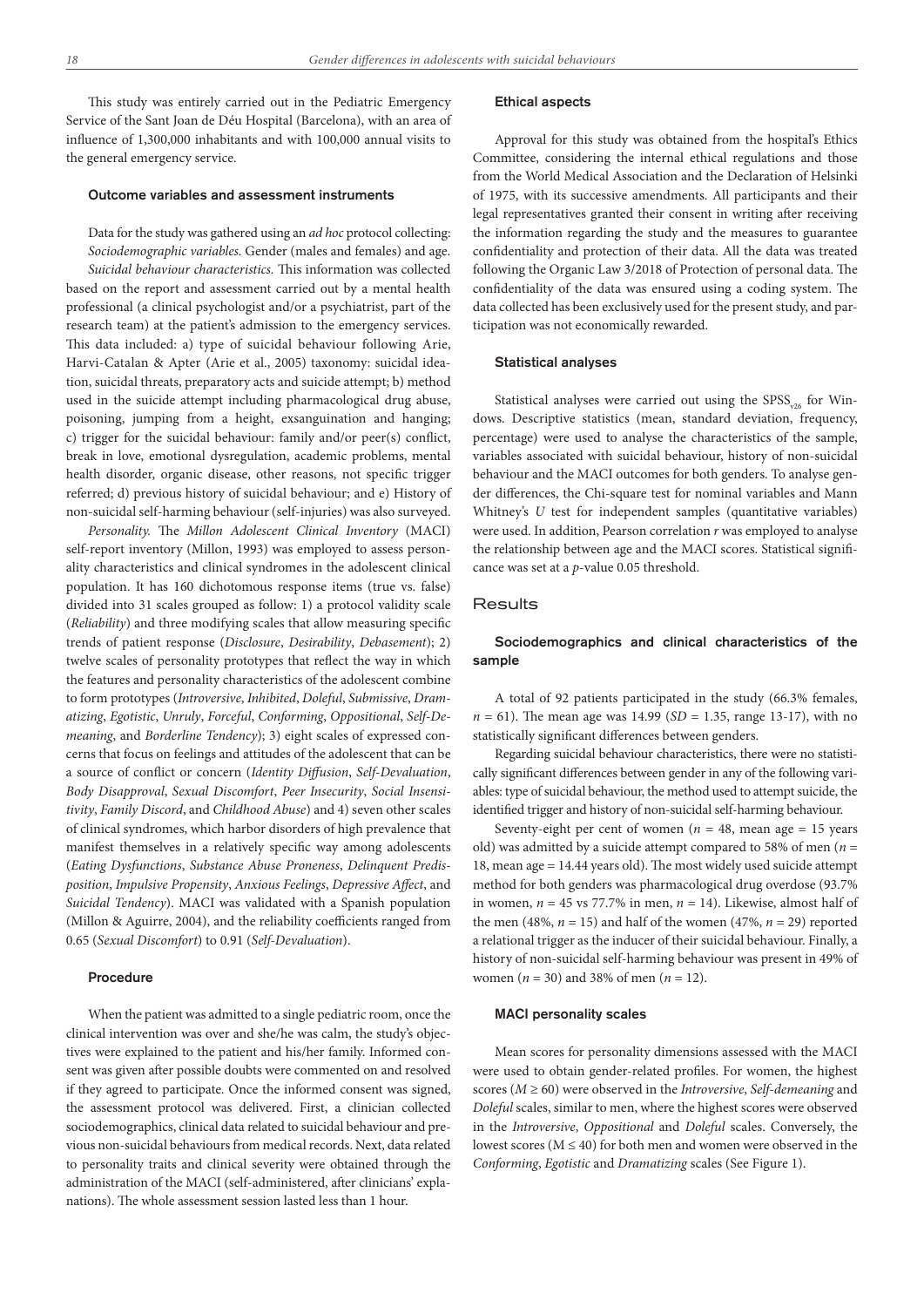Figure 1.



Gender differences in the MACI expressed concerns scales



Gender differences in the MACI clinical syndromes



Gender differences in the MACI personality dimensions

*b. Clinical syndromes from MACI according to gender*

*c. Personality dimensions from MACI according to gender*

Statistically significant differences between genders were found in the *Inhibited* scale (Mann-Whitney  $U = 672.50$ ,  $p = 0.02$ , Cohen's  $d =$ 0.45), with men showing higher scores than women, and in the *Egotistic* scale (Mann-Whitney  $U = 685.50$ ,  $p = 0.03$ , Cohen's  $d = 0.40$ ), with the latter revealing higher scores (See Table 1).

## MACI expressed concerns and clinical syndromes

Regarding *Expressed concerns* (see Table 2), men had significantly higher scores than women in *Childhood Abuse* (Mann-Whitney *U*  $= 536.50, p < 0.01$ , Cohen's  $d = 0.70$ ). In regards to the *Clinical syndromes*' scales (see Table 3), men had significantly higher scores than women in *Anxious feelings* (Mann-Whitney *U* = 652.50, *p* = 0.02, Cohen's *d* = 0.51), *Depressive affect* (Mann Whitney *U* = 691, *p* < 0.04, Cohen's *d* = 0.41) and *Suicidal tendency* (Mann Whitney *U* = 687.50,  $p = 0.03$ , Cohen's  $d = 0.37$ ), whereas women had higher scores than men in *Delinquent predisposition* (Mann Whitney *U* = 693.50, *p* = 0.04, Cohen's  $d = 0.45$ ).

#### Discussion

The main objective of this study was to investigate if there are gender differences among adolescents with suicidal behaviour, with the final aim of trying to develop and implement targeted differential interventions.

The mean age of our sample was 15 years, and there were no statistically significant differences in suicidal behaviour variables regarding gender. Nonetheless, several studies show that suicidal ideation starts earlier in girls, but preparatory acts or suicidal attempts show no gender differences in the age of onset (Boeninger et al., 2010; Freeman et al., 2017; Pitman et al., 2012). These findings could indicate that the transition from suicidal ideation to suicidal action is faster in men or that women communicate better or earlier than men. Moreover, although both males and females experience an increase in suicide attempts at the age of 15-16 years, studies show that females present a decrease in late adolescence and young adulthood, while males reveal a slight linear increase or no differences (Boeninger et al., 2010; Lewinsohn et al., 2001; Rueter et al., 2008).

Bearing in mind that the study was carried out with an inpatient sample, the most prevalent type of suicidal behaviour in both genders was a suicide attempt by drug overdose, without significant differences between genders ( $n = 9/10$  in girls and  $n = 7/10$  in boys). These results are in line with those found by other authors such as Cibis et al. (2012) or Freeman et al. (2017), who questioned whether the chosen method could explain all gender differences in terms of rates of mortality, as more deaths occur in men even when using the same method. Also, as already found in previous research (Dieserud et al., 2010), half of the adolescents in our sample identified relational conflicts as the main trigger for suicidal behaviour regardless of gender.

Moreover, our results regarding the personal history of self-harming behaviour are consistent with other studies, as we do not find differences between gender (Bousoño et al., 2021; Kirchner et al., 2011; Nock et al., 2007). Bousoño et al. analyse and compare the prevalence of deliberate self-harm (DSH) in the Spanish sub-samples of the SEYLE and the WE-STAY project, finding a prevalence of 1.56% and 0.92%, respectively (Bousoño et al., 2021). In our sample, the prevalence of DSH was 50% in women and 40% in men, which shows the strong relationship between self-injury and suicidal behavior in both genders, even though they are conceptually different phenomena. New theoretical approaches in the study of suicidal behaviour, such as the

*a. Expressed concerns from MACI according to gender*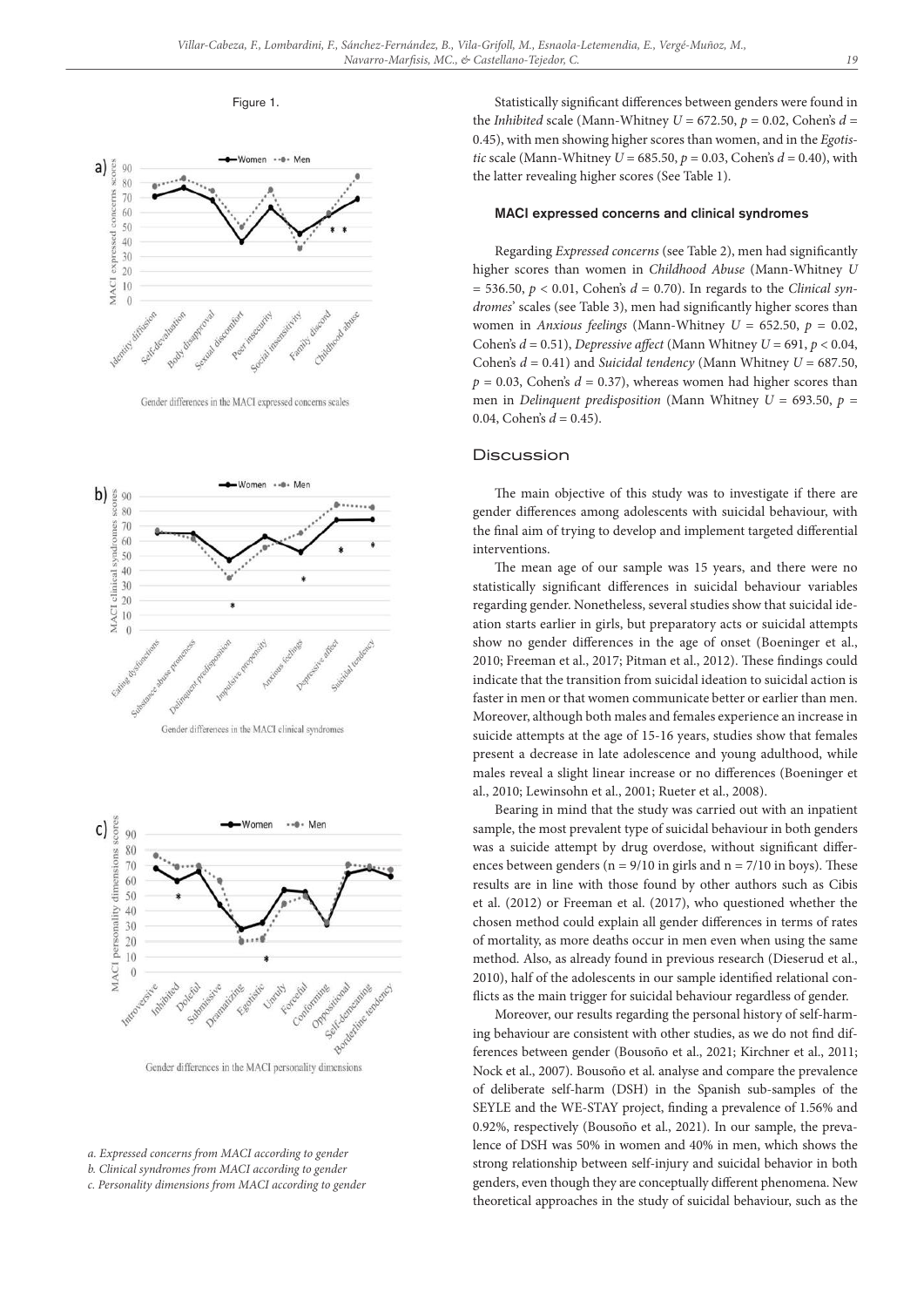| Personality Dimension      | Gender           | M(SD)         | Mann-Whitney U | p value | Cohen's d | % over BR>75 |
|----------------------------|------------------|---------------|----------------|---------|-----------|--------------|
| Introversive               | Women $(n = 61)$ | 68.08 (22.65) | 722.50         | 0.07    | 0.37      | 39.3%        |
|                            | Men $(n = 31)$   | 76.61 (23.05) |                |         |           | 54.8%        |
| Inhibited                  | Women $(n = 61)$ | 59.75 (21.12) | 672.50         | 0.02    | 0.45      | 26.2%        |
|                            | Men $(n = 31)$   | 69.10 (19.35) |                |         |           | 51.6%        |
| Doleful                    | Women $(n = 61)$ | 66.15 (17.53) | 797.00         | 0.22    | 0.21      | 34.4%        |
|                            | Men $(n = 31)$   | 69.81 (17.07) |                |         |           | 38.7%        |
| Submissive                 | Women $(n = 61)$ | 44.00 (28.41) | 715.00         | 0.06    | 0.56      | 14.8%        |
|                            | Men $(n = 31)$   | 59.94 (28.02) |                |         |           | 29%          |
| Dramatizing                | Women $(n = 61)$ | 27.87 (26.74) | 723.00         | 0.06    | 0.30      | 8.2%         |
|                            | Men $(n = 31)$   | 20.00(26.11)  |                |         |           | 3.2%         |
| Egotistic                  | Women $(n = 61)$ | 32.16 (27.14) | 685.50         | 0.03    | 0.40      | 11.5%        |
|                            | Men $(n = 31)$   | 21.52 (24.95) |                |         |           | 3.2%         |
| Unruly                     | Women $(n = 61)$ | 53.72 (19.58) | 757.50         | 0.12    | 0.37      | 13.1%        |
|                            | Men $(n = 31)$   | 44.71 (27.93) |                |         |           | 16.1%        |
| Forceful                   | Women $(n = 61)$ | 52.38 (18.14) | 852.00         | 0.44    | 0.12      | 11.5%        |
|                            | Men $(n = 31)$   | 49.71 (24.79) |                |         |           | 19.4%        |
| Conforming                 | Women $(n = 61)$ | 30.97 (24.99) | 913.00         | 0.78    | 0.04      | 6.6%         |
|                            | Men $(n = 31)$   | 32.23 (31.05) |                |         |           | 9.7%         |
| Oppositional               | Women $(n = 61)$ | 64.67 (17.19) | 754.00         | 0.11    | 0.32      | 27.9%        |
|                            | Men $(n = 31)$   | 70.65 (20.30) |                |         |           | 45.2%        |
| Self-demeaning             | Women $(n = 61)$ | 67.92 (17.89) | 864.50         | 0.50    | 0.07      | 42.6%        |
|                            | Men $(n = 31)$   | 69.19 (18.92) |                |         |           | 45.2%        |
| <b>Borderline Tendency</b> | Women $(n = 61)$ | 62.72 (16.93) | 739.00         | 0.09    | 0.25      | 26.2%        |
|                            | Men $(n = 31)$   | 67.16 (17.79) |                |         |           | 38.7%        |

| Table 1. Gender differences in the MACI personality dimensions $(N = 92)$ |
|---------------------------------------------------------------------------|
|---------------------------------------------------------------------------|

*BR: Base Rate*

# Table 2. Gender differences in the MACI expressed concerns dimensions  $(N = 92)$

| <b>Expressed Concerns</b> | Gender           | M(SD)         | Mann-Whitney U | p value | Cohen's d | % over BR>75 |
|---------------------------|------------------|---------------|----------------|---------|-----------|--------------|
| Identity diffusion        | Women $(n = 61)$ | 70.69 (21.94) | 766.50         | 0.14    | 0.30      | 42.6%        |
|                           | Men $(n = 31)$   | 77.68 (24.16) |                |         |           | 51.6%        |
| Self-devaluation          | Women $(n = 61)$ | 76.82 (24.01) | 768.00         | 0.14    | 0.25      | 49.2%        |
|                           | Men $(n = 31)$   | 83.23 (27.23) |                |         |           | 61.3%        |
| Body disapproval          | Women $(n = 61)$ | 68.31 (24.29) | 805.50         | 0.25    | 0.24      | 36.1%        |
|                           | Men $(n = 31)$   | 74.61 (28.26) |                |         |           | 58.1%        |
| Sexual discomfort         | Women $(n = 61)$ | 39.92 (26.97) | 787.50         | 0.19    | 0.36      | 13.1%        |
|                           | Men $(n = 31)$   | 49.94 (28.54) |                |         |           | 19.4%        |
| Peer insecurity           | Women $(n = 61)$ | 63.25 (28.90) | 735.00         | 0.80    | 0.44      | 37.7%        |
|                           | Men $(n = 31)$   | 75.45 (26.52) |                |         |           | 51.6%        |
| Social insensitivity      | Women $(n = 61)$ | 45.46 (26.84) | 751.00         | 0.11    | 0.37      | 19.7%        |
|                           | Men $(n = 31)$   | 35.32 (27.64) |                |         |           | 12.9%        |
| Family discord            | Women $(n = 61)$ | 57.95 (22.23) | 915.00         | 0.80    | 0.07      | 23.0%        |
|                           | Men $(n = 31)$   | 59.55 (23.57) |                |         |           | 19.4%        |
| Childhood abuse           | Women $(n = 61)$ | 69.15 (20.30) | 536.50         | 0.001   | 0.70      | 37.7%        |
|                           | Men $(n = 31)$   | 84.48 (24.63) |                |         |           | 71.0%        |

*BR: Base Rate*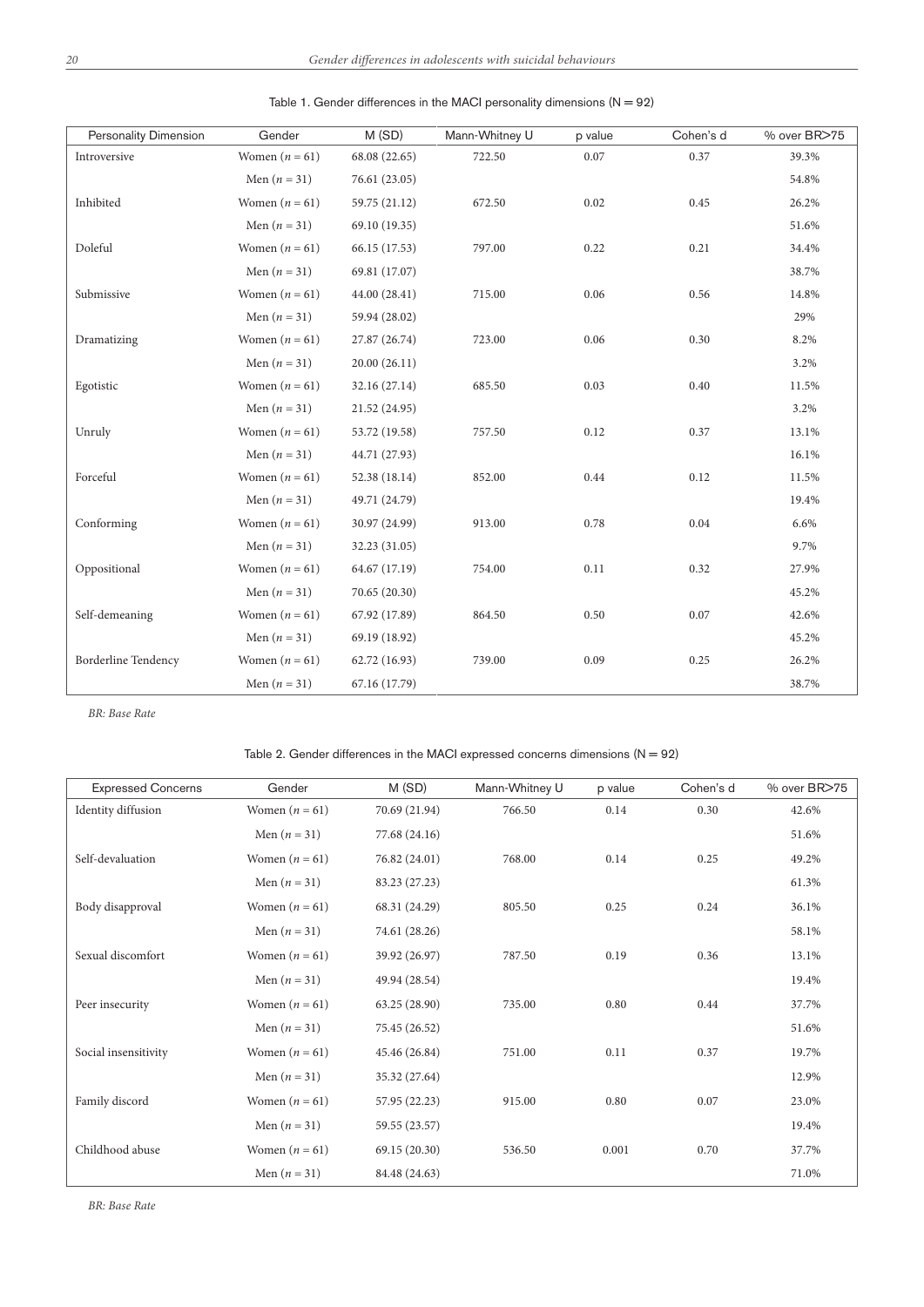| <b>Clinical Syndromes</b>   | Gender           | M(SD)         | Mann-Whitney U | p value | Cohen's d | % over BR>75 |
|-----------------------------|------------------|---------------|----------------|---------|-----------|--------------|
| <b>Eating Dysfunctions</b>  | Women $(n = 61)$ | 65.43 (21.31) | 919.00         | 0.83    | 0.07      | 27.9%        |
|                             | Men $(n = 31)$   | 67.10 (23.82) |                |         |           | 32.3%        |
| Substance abuse             | Women $(n = 61)$ | 65.10 (20.88) | 847.00         | 0.42    | 0.14      | 29.5%        |
| proneness                   | Men $(n = 31)$   | 61.52(27.80)  |                |         |           | 32.3%        |
| Delinquent Predisposition   | Women $(n = 61)$ | 47.00 (25.67) | 693.50         | 0.04    | 0.45      | 13.1%        |
|                             | Men $(n = 31)$   | 35.13 (26.60) |                |         |           | 6.5%         |
| <b>Impulsive Propensity</b> | Women $(n = 61)$ | 63.03 (21.76) | 774.50         | 0.16    | 0.31      | 24.6%        |
|                             | Men $(n = 31)$   | 55.65 (25.93) |                |         |           | 22.6%        |
| <b>Anxious Feelings</b>     | Women $(n = 61)$ | 52.57(25.16)  | 652.50         | 0.02    | 0.51      | 16.4%        |
|                             | Men $(n = 31)$   | 65.42 (25.04) |                |         |           | 35.5%        |
| Depressive Affect           | Women $(n = 61)$ | 74.21 (23.39) | 691.00         | 0.04    | 0.41      | 44.3%        |
|                             | Men $(n = 31)$   | 84.45 (25.93) |                |         |           | 61.3%        |
| Suicidal tendency           | Women $(n = 61)$ | 74.49 (20.59) | 687.50         | 0.03    | 0.37      | 41.0%        |
|                             | Men $(n = 31)$   | 82.68 (24.99) |                |         |           | 61.3%        |

|  |  |  | Table 3. Gender differences in the MACI clinical syndromes dimensions ( $N = 92$ ). |  |  |
|--|--|--|-------------------------------------------------------------------------------------|--|--|
|--|--|--|-------------------------------------------------------------------------------------|--|--|

*BR: Base Rate*

"Interpersonal theory of suicide" and "the Three-step theory", might explain the relationship between suicidal behaviour and DSH. These theories defend the differences between suicidal ideation and suicidal action through a model based on a process of increased pain tolerance and the loss of fear of bodily harm. This relationship increases the likelihood of committing severe self-harming behaviours and, therefore, it could enhance individuals' suicide capacity, suggesting that the process of acquiring the capability for suicide would work equally in both genders (Joiner et al., 2009; Klonsky & May, 2015; Van Orden et al., 2010).

When analysing personality in our sample, both genders had a profile characterised by high scores on the MACI dimensions of *Introversive*, *Inhibited*, *Self-demeaning*, *Doleful*, *Oppositional* and *Borderline tendency*, and low scores in the *Conforming*, *Egotistic* and *Dramatizing dimensions.* Previous studies have also found low scores in *Conforming* and *Submissive* (Velting et al., 2000), and in *Conforming*, *Submissive*, *Dramatizing* and *Egotistic* dimensions (Simon & Sanchis, 2010)*.* In the present study, differences in the personality profile according to gender were only found in the *Inhibited* and *Egotistic* dimensions. In this sense, the presence of the *Inhibited* trait in the clinical range was evident in more than half of men. This tendency towards inhibition indicates avoidance of intimacy with the other and a lesser expression of one's feelings and experiences. At the same time, this is related to having fewer relationships with others and promoting a lack of connection. Indeed, several variables of productive coping or temperament traits like cooperativeness, are factors that have shown to have a protective effect in suicide (Mirkovic et al., 2020). Interestingly, inhibited men could experience more difficulties self-developing these protective traits as some research has pointed out (Consoli et al., 2015; Mirkovic et al., 2020; Orozco et al., 2018). Furthermore, according to the "Interpersonal Theory of suicide" and the "Three-Step theory", this is a clear risk factor for suicidal behaviour, also congruent with Rhodes et al. (2011) approach, relating the greater presence of internalised symptomatology (higher scores in *Anxious feelings* and *Depressive affect*) with greater *Suicidal tendency*. Finally, the present research revealed higher *Egotistic*  scores in women despite being a very prevalent trait in both genders. All these results are partially coherent with Rozanov & Mid´ko (2011), who showed that a particular combination of personality traits could help predict the probability of committing a suicide attempt in certain life circumstances. Still, these combinations may differ according to gender (Rozanov & Mid´ko, 2011)*.*

Regarding the MACI expressed concerns dimensions, many adolescents from both genders in our sample showed high scores in *Identity diffusion, Self-devaluation, Body disapproval,* and *Peer insecurity* dimensions, indicating that adolescents with suicidal behaviour also show a broad spectrum of expressed concerns. These findings reinforce one of the "Three-Step theory" tenets highlighting pain and suffering as the essential components of suicidal behaviour (Klonsky & May, 2015). When analysed by gender, men scored significantly higher in *Childhood abuse* ( $n = 7/10$  men vs  $n = 4/10$  women). Moreover, adolescents who had experienced *Bullying* or, psychological, verbal, physical or sexual abuse, scored higher on this scale in our sample. Consistently with our results, Rhodes et al. (2011) published a systematic review stressing out the strong association between suicide attempts and sexual abuse in males. According to these authors, this could be explained by men being less likely to share their traumatic experiences due to feelings of shame and fear of stigmatisation because of the traditional male role model (Lisak, 1995). This could also be related to a worse integration of the trauma and, consequently, to have higher psychopathological repercussions, such as feelings of isolation, guilt, sadness and suicidal ideation.

Concerning *bullying*, there is no consensus in the literature regarding possible gender differences. Klomek et al. (2011) found an association between harassment and suicidal ideation in men who suffered bullying regularly and for long periods. This association was also found in women even when the frequency was low (Klomek et al., 2011). Thus, this data accumulates evidence of men´s tendency to not ask for help and keep their pain silent.

When assessing the MACI Clinical Syndromes in our sample, men had higher scores in the scales that measure internalising symptoms such as *Anxious feelings* and *Depressive affect*, while women had higher scores in externalising symptoms, such as the *Delinquent predisposition* scale. At first glance, this specific finding in females may seem contradictory because of the results obtained in the personality dimensions, which show higher scores in the *Introversive*, *Self-demeaning* and *Doleful scales.* However, they are coherent with those of other authors who point out that female delinquents have introverted, self-demeaning and doleful personality profiles, together with greater emotional insta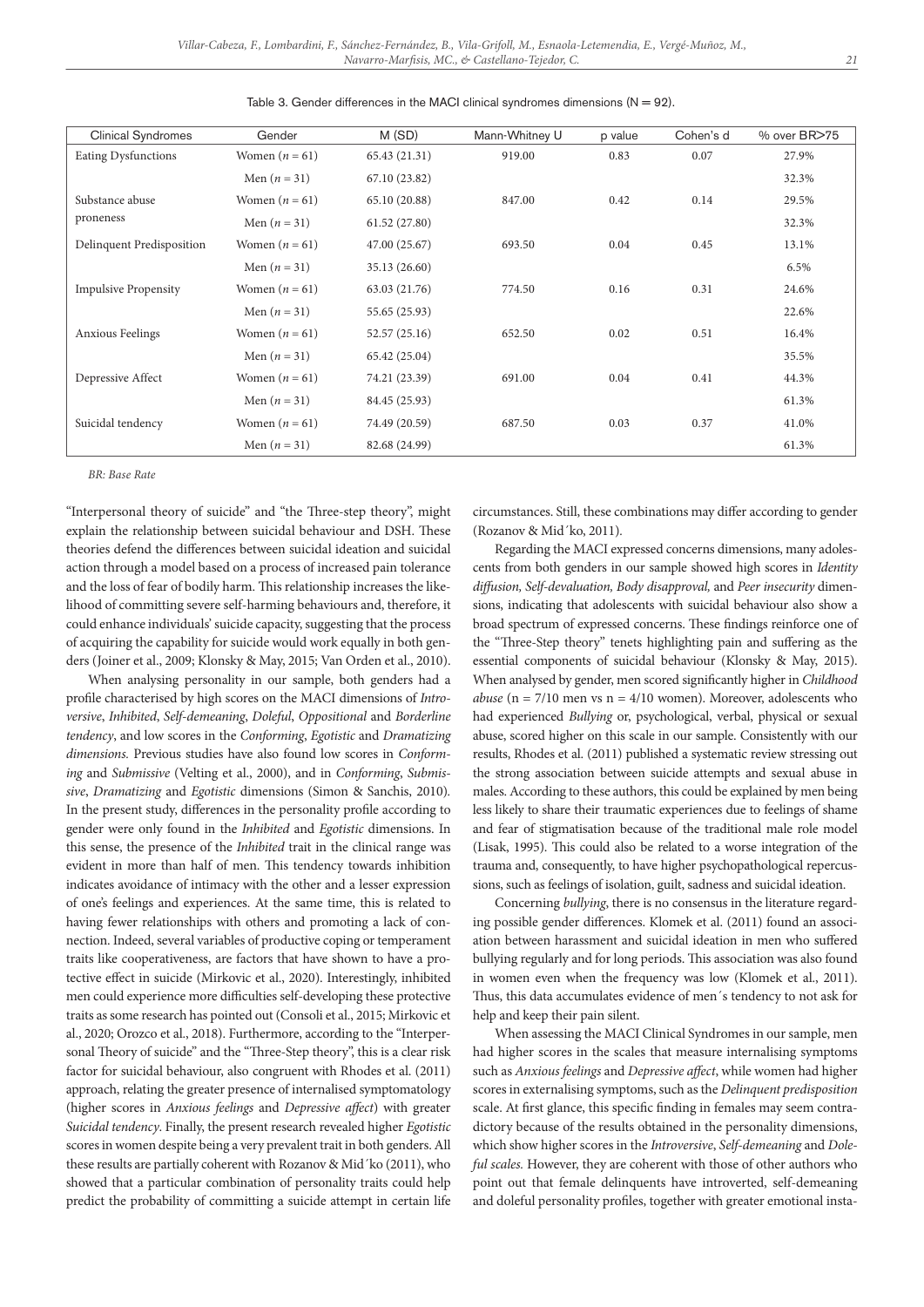bility, low self-esteem and a high incidence of suicidal behaviour, compared to male offenders (Loper et al., 2001; Vinet & Alarcón, 2009).

Regarding *Anxious feelings* in men, our results are consistent with those who state that adolescents with high levels of anxiety are more apprehensive, reactive and sceptical, and have higher levels of suicidal symptomatology (Stewart et al., 2008). Concerning *Depressive affect*, Rozanov and Mid'ko (2011) found similar results as they identified depression as the mediating variable that best explained the relationship between personality dimensions and suicidal behaviour in men. Furthermore, they concluded that the personality profile of men was more related to the tendency of having feelings of guilt, sadness, hopelessness and loneliness, while in women it was more associated with variables related to activity and self-regulation (Rozanov & Mid'ko, 2011).

In the same line, previous research has evidenced a more significant association between the risk of suicide and "minor mental disorders" in men (Gunnell et al., 2002)*,* and also a lower tendency to seek and receive medical treatment and social support when suffering from depressive symptoms (Parslow & Jorm 2000).

For an integrated understanding of all these results, we need to consider a sociological gender-based perspective. In Western societies, suicide in women is considered more wrong, foolish, and less permissible than suicide in men (Canetto, 2008; Deluty, 1988), whereas suicidal ideation or suicide attempts seem more accepted in females than in males. In a study by Rich et al. (1992), girls were less worried about disapproval of their suicidal ideation than boys. It could also be an issue of expectation, as girls have higher rates of suicidal behaviour than boys. Regarding the gender differences in the clinical presentations, our results align with previous studies that identify depression in men as the mediating variable that best explains the relationship between personality dimensions and suicidal behaviour. At the same time, suicidal behaviour in women it is more associated with variables related to activity and self-regulation and not so much to depression (Rozanov & Mid'ko, 2011).

From the results of these investigations, it appears that men could benefit more from interventions to treat depressive symptomatology. In contrast, women could benefit more from interventions based on the acquisition of emotional management resources and social skills, as for example the Dialectical Behavioral Therapy for adolescents (DBT-A); (Glenn et al., 2019; Kothgassner et al., 2020; Linehan et al., 2015; Mehlum et al., 2016) or a problem-solving approach (Rudd et al., 1996). Indeed, the treatments that have been most effective to treat suicidal behaviour are precisely those that contemplate multimodal interventions, which address both aspects. Preventive interventions that aim at identifying one's own emotions, encourage attitudes to request help, and identify young people at risk have already been implemented at schools in some countries. A recent systematic review identifies the three main programs displaying better results in this field: *The Counselors Care, Assess, Respond, Empower* (C-CARE), the *Yellow Ribbon Suicide Prevention Program* (YRSPP) and the *Signs of Suicide* (SOS) program (Sanz et al., 2021). Other examples of such programs are the *Empowering a Multimodal Pathway Toward Healthy Youth Empathy program* from Canada (Silverstone et al., 2017) or the *Youth Aware of Mental Health* (YAM) program, included in the SEYLE cluster-randomized controlled trial study (Wasserman et al., 2015). However, none of these programs incorporates gender-specific aspects, which according to our results and some from previous research (Mirkovic et al., 2020) should be considered. Still, it will be necessary to engage strategies to encourage young men to ask for help at different health settings which offer such support. From a gender-based perspective, it seems clear that the male attitude of "wait and see" instead of seeking medical or social help is common in regards to mental health concerns or with situations that could be perceived as abusive (Addis & Mahalik, 2003; Mansfield, et al. 2003; Möller-Leimkühler, 2002; Parslow & Jorm, 2000). This gender-related delay effect is socially determined, as men are more likely to avoid seeking help when confronted with life events that diminish their sense of control (Brehm, 1996; Powell et al., 2016). Furthermore, masculinity norms or shared cultural expectations about male behaviour (Spence et al., 1987) profoundly influence men's identity and help-seeking attitudes (Addis, & Mahalik, 2003; Fish et al., 2015; Galdas et al., 2005).

In conclusion, our results show that inpatient male adolescents with suicidal behaviour, have a more severe clinical presentation, are more likely to have experienced abuse and have a more inhibited personality profile than women. Also, men with severe symptomatology tend to seek less professional support which would prevent them from presenting suicidal behaviour. In regards to preventing measures for suicide, interventions aimed at favouring a social change in the delay of seeking help are suitable, especially in men. It is also imperative to work with the more inhibited boys at an individual level and to break the cultural taboos and shame that prevent them from reporting symptoms and asking for help. It is worth noting that educational interventions aimed at sensitising society in allowing men to share their emotional pain could also help decrease the higher rates of dying by suicide in men than in women.

## Limitations and future research

Despite the novel contributions of these results in the understanding of suicide behaviour in adolescents, several limitations of this specific research must be taken into account. The first one is that a convenience sample ensuring representation of both genders was recruited from a single center. Despite being recruited from a tertiary hospital which is a reference center for child and adolescent psychiatry in a wide geographical area, multicentric studies and larger samples are always recommended to increase the generalisation of the results. The second limitation is that the study design does not establish causal relationships or identify mediating variables in the association between personality dimensions and suicidal behaviour. More rigorous methods that allow greater experimental control are preferable to further investigate these issues.

Despite these limitations, it is worth highlighting the strengths of the present research. Firstly, many studies include samples of adolescents with a low risk of suicide, and we know from research that most of these patients will not present more severe behaviours. In this sense, our sample includes high-risk adolescents who present more serious suicidal behaviours, adding to the existing knowledge and providing a better characterization of the problem. Secondly, our research has used a personality assessment tool widely applied in clinical settings and validated with adolescent populations, allowing replicability.

## Acknowledgements

The authors of the present work wish to thank the collaboration of all the adolescents who voluntarily and selflessly participated in the study.

#### Financing

This research project was supported by the IRPF assistance collaboration from the Ministry of Health, Social Services and Equality (2015 and 2016).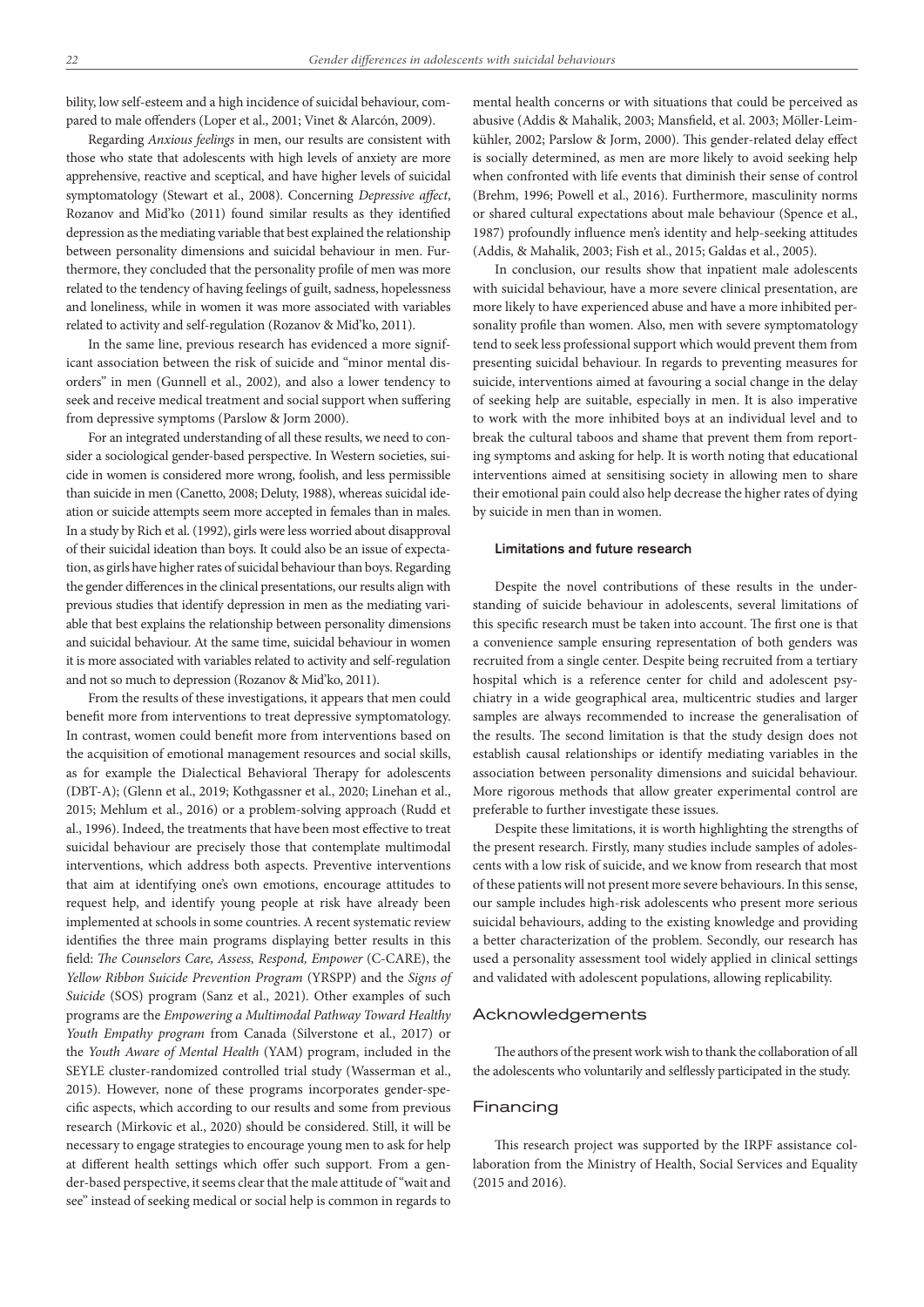## References

- Addis, M. E., & Mahalik, J. R. (2003). Men, masculinity, and the contexts of help-seeking. *The American psychologist, 58*(1), 5–14.
- Anderson, R. N., & Smith, B. L. (2003). Deaths: leading causes for 2001. National vital statistics reports: from the Centers for Disease Control and Prevention, *National Center for Health Statistics, National Vital Statistics System*, 52(9), 1–85.
- Arie, M., Haruvi-Catalan, L., Apter, A., Arie, M. M., Haruvi-Catalan LlB, L. B., & Author Alan Apter, C. (2005). Personality and suicidal behavior in adolescence. *Clinical Neuropsychiatry*, *2*(1), 37–47.
- Boeninger, D. K., Masyn, K. E., Feldman, B. J., & Conger, R. D. (2010). Sex differences in developmental trends of suicide ideation, plans, and attempts among European American adolescents. *Suicide and Life-Threatening Behavior*, 40(5), 451-464.
- Bousono, M., Al-Halabi, S., Buron, P., Garrido, M., Díaz-Mesa, E. M., Galván, G., ... & Alejandra, P. (2017). Substance use or abuse, internet use, psychopathology and suicidal ideation in adolescents? Uso y abuso de sustancias psicotrópicas e internet, psicopatología e ideación suicida en adolescentes. *Adicciones*, *29*(2), 97-104.
- Bousoño, M., Al-Halabí, S., Burón, P., Garrido, M., Díaz-Mesa, E. M., Galván, G., ... & Bobes, J. (2021). Consumo de alcohol y factores de riesgo de conductas autolesivas en adolescentes españoles. *adicciones*, *33*(1), 53-62.
- Brehm JW. A Theory of Psychological Reactance. *Oxford England: Academic Press*; (1966)
- Brent, D. A., Johnson, B. A., Perper, J., Connolly, J., Bridge, J., Bartle, S., & Rather, C. (1994). Personality Disorder, Personality Traits, Impulsive Violence, and Completed Suicide in Adolescents. *Journal of the American Academy of Child & Adolescent Psychiatry*, *33*(8), 1080–1086.
- Bursztein, C., & Apter, A. (2009). Adolescent suicide. *Current Opinion In Psychiatry*, 22(1), 1-6.
- Canetto S. S. (2008). Women and suicidal behavior: a cultural analysis. *The American Journal of Orthopsychiatry, 78*(2), 259–266.
- Canetto, S. S., & Sakinofsky, I. (1998). The Gender Paradox in Suicide. *Suicide and Life-Threatening Behavior*, *28 (1)*, 1–23.
- Cibis, A., Mergl, R., Bramesfeld, A., Althaus, D., Niklewski, G., Schmidtke, A., & Hegerl, U. (2012). Preference of lethal methods is not the only cause for higher suicide rates in males. *Journal of Affective Disorders, 136*(1–2), 9–16.
- Counts, D.A. (1980), Fighting back is not the way: suicide and the women of Kaliai. *American Ethnologist, 7*: 332-351. https://doi.org/10.1525/ ae.1980.7.2.02a00070
- Deluty, R. H. (1989). Factors Affecting the Acceptability of Suicide. *OMEGA Journal of Death and Dying, 19*(4), 315–326.
- Dieserud, G., Gerhardsen, R., Van den Weghe, H., & Corbett, K. (2010). Adolescent Suicide Attempts in Bærum, Norway, 1984–2006. *Crisis, 34*, 255-264.
- Elnour, A.A., & Harrison, J. (2008). Lethality of suicide methods. *Injury Prevention, 14*(1), 39-45. http://dx.doi.org/10.1136/ip.2007.016246
- Evans, E., Hawton, K., Rodham, K., & Deeks, J. (2005). The prevalence of suicidal phenomena in adolescents: a systematic review of population-based studies. *Suicide & Life-threatening Behavior, 35*(3), 239–250.
- Ferrer, L., & Kirchner, T. (2014). Suicidal tendency in a sample of adolescent outpatients with Adjustment Disorder: Gender differences. *Comprehensive Psychiatry*, *55*(6), 1342–1349. https://doi.org/10.1016/J. COMPPSYCH.2014.04.017
- Ferrer, L., & Kirchner, T. (2015). Suicidal Tendency Among Adolescents With Adjustment Disorder. *Crisis*, *36*(3), 202–210. https://doi. org/10.1027/0227-5910/a000309
- Fish, J. A., Prichard, I., Ettridge, K., Grunfeld, E. A., & Wilson, C. (2015). Psychosocial factors that influence men's help-seeking for cancer symptoms: a systematic synthesis of mixed methods research. *Psycho-oncology, 24*(10), 1222–1232.
- Flynn, A., Zackula, R., Klaus, N. M., McGinness, L., Carr, S., & Macaluso, M. (2016). Student evaluation of the Yellow Ribbon suicide prevention program in Midwest schools. *The primary care companion for CNS disorders*, *18*(3).
- Fonseca-Pedrero, E., Inchausti, F., Pérez-Gutiérrez, L., Solana, R. A., Ortuño-Sierra, J., Lucas-Molina, B., ... & de Albéniz Iturriaga, A. P. (2018). Suicidal ideation in a community-derived sample of Spanish adolescents. *Revista de Psiquiatria y Salud Mental (English edition)*, *11*(2), 76-85.
- Freeman, A., Mergl, R., Kohls, E., Székely, A., Gusmao, R., Arensman, E., Koburger, N., Hegerl, U., & Rummel-Kluge, C. (2017). A cross-national study on gender differences in suicide intent. *BMC Psychiatry*, *17*(1). https://doi.org/10.1186/s12888-017-1398-8
- Galdas PM, Cheater F, Marshall P. (2005) Men and health help-seeking behaviour: literature review. *Journal of Advanced Nursing.49*(6), 616-623.
- Glenn, C. R., Esposito, E. C., Porter, A. C., & Robinson, D. J. (2019). Evidence base update of psychosocial treatments for self-injurious thoughts and behaviors in youth. *Journal of Clinical Child & Adolescent Psychology*, *48*(3), 357-392.
- Goldbeck, L., Schmitz, T. G., Besier, T., Herschbach, P., & Henrich, G. (2007). Life satisfaction decreases during adolescence. *Quality of Life Research*, *16*(6), 969–979. https://doi.org/10.1007/s11136-007-9205-5
- Gunnell, D., Rasul, F., Stansfeld, S. A., Hart, C. L., & Davey Smith, G. (2002). Gender differences in self-reported minor mental disorder and its association with suicide. A 20-year follow-up of the Renfrew and Paisley cohort. *Social Psychiatry and Psychiatric Epidemiology*, *37*(10), 457–459. https:// doi.org/10.1007/s00127-002-0579-y
- Hooven, C., Walsh, E., Pike, K. C., & Herting, J. R. (2012). Promoting CARE: including parents in youth suicide prevention. *Family & Community Health*, *35*(3), 225.
- Instituto Nacional de Estadística (INE, 2020). Retrieved on 07/12/2021 http://www.ine.es/dyngs/INEbase/es/operacion.htm?c=Estadistica\_C&cid=1254736176795&menu=ultiDatos&idp=1254735573206
- Joiner, T. E., Van Orden, K. A., Witte, T. K., Selby, E. A., Ribeiro, J. D., Lewis, R., & Rudd, M. D. (2009). Main predictions of the interpersonal-psychological theory of suicidal behavior: empirical tests in two samples of young adults. *Journal of Abnormal Psychology, 118*(3), 634–646
- King, C. A., & Merchant, C. R. (2008). Social and Interpersonal Factors Relating to Adolescent Suicidality: A Review of the Literature. *Archives of Suicide Research, 12*(3), 181–196.
- Klomek, A.B., Kleinman, M., Altschuler, E., Marrocco, F., Amakawa, L., & Madelyn, S.G. (2011). High school bullying as a risk for later depression and suicidality. *Suicide and Life-Threatening Behavior, 41*(3), 501 - 516.
- Klonsky, E. D., & May, A. M. (2015). The three-step theory (3ST): A new theory of suicide rooted in the "ideation-to-action" framework. *International Journal of Cognitive Therapy, 8*(2), 114-129.
- Kothgassner, O. D., Robinson, K., Goreis, A., Ougrin, D., & Plener, P. L. (2020). Does the treatment method matter? A meta-analysis of the past 20 years of research on therapeutic interventions for self-harm and suicidal ideation in adolescents. *Borderline Personality Disorder & Emotion Dysregulation*, *7*(1), 1-16
- Lee, K., Lee, H.-K., & Kim, S. H. (2017). Temperament and character profile of college students who have suicidal ideas or have attempted suicide. *Journal of Affective Disorders*, *221*, 198–204. https://doi.org/10.1016/J. JAD.2017.06.025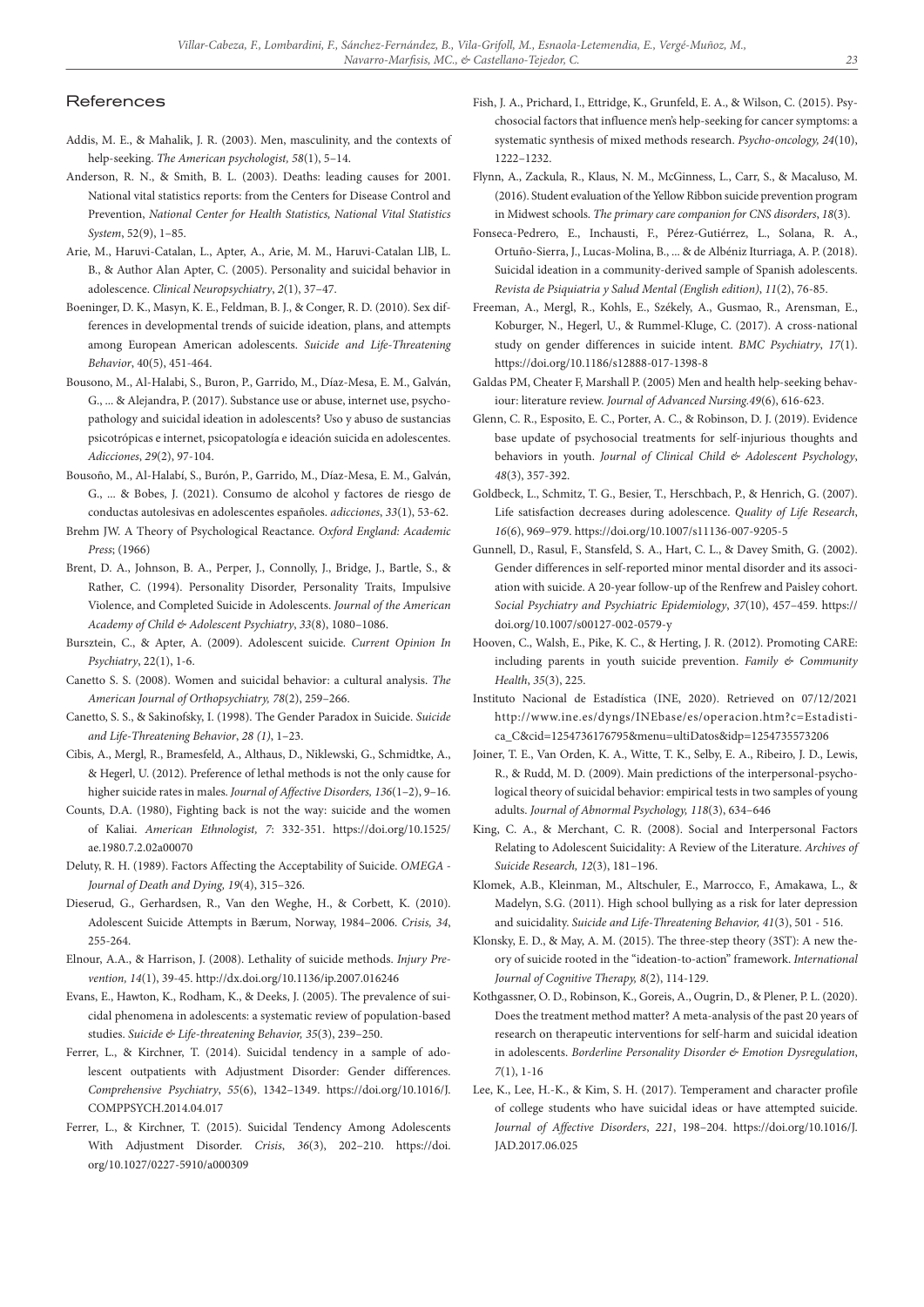- Lewinsohn, P. M., Rohde, P., Seeley, J. R., & Baldwin, C. L. (2001). Gender differences in suicide attempts from adolescence to young adulthood. *Journal of the American Academy of Child and Adolescent Psychiatry*, *40*(4), 427–434. https://doi.org/10.1097/00004583-200104000-00011
- Linehan, M. M., Korslund, K. E., Harned, M. S., Gallop, R. J., Lungu, A., Neacsiu, A. D., McDavid, J., Comtois, K. A., & Murray-Gregory, A. M. (2015). Dialectical behavior therapy for high suicide risk in individuals with borderline personality disorder: A randomised clinical trial and component analysis. *JAMA Psychiatry*, *72*(5), 475–482. https://doi.org/10.1001/ jamapsychiatry.2014.3039
- Links, P. S., Gould, B., & Ratnayake, R. (2003). Assessing Suicidal Youth with Antisocial, Borderline, or Narcissistic Personality Disorder. *The Canadian Journal of Psychiatry*, *48*(5), 301–310. https://doi. org/10.1177/070674370304800505
- Lisak, D. (1995). Integrating a critique of gender in the treatment of male survivors of childhood abuse. Psychotherapy: *Theory, Research, Practice, Training, 32*(2), 258.
- Loper, A.B., Hoffschmidt, S.J., & Ash, E. (2001). Personality features and characteristics of violent events committed by juvenile offenders. *Behavioral Sciences and the Law, 19*, 81 - 96.
- Mansfield, A. K., Addis, M. E., & Mahalik, J. R. (2003). "Why Won't He Go to the Doctor?": The Psychology of Men's Help-Seeking. I*nternational Journal of Men's Health, 2*(2), 93–109.
- Marco-Sánchez, S., Mayoral-Aragón, M., Valencia-Agudo, F., Roldán-Díaz, L., Espliego-Felipe, A., Delgado-Lacosta, C., & Hervás-Torres, G. (2020). Funcionamiento familiar en adolescentes en riesgo de suicidio con rasgos de personalidad límite: un estudio exploratorio.*Revista de Psicología Clínica con Niños y Adolescentes. 7* (2) 50-55. doi: 10.21134/rpcna.2020.07.2.6
- Mehlum, L., Ramberg, M., Tørmoen, A. J., Haga, E., Diep, L. M., Stanley, B. H., Miller, A. L., Sund, A. M., & Grøholt, B. (2016). Dialectical Behavior Therapy Compared With Enhanced Usual Care for Adolescents With Repeated Suicidal and Self-Harming Behavior: Outcomes Over a One-Year Follow-Up. *Journal of the American Academy of Child & Adolescent Psychiatry*, *55*(4), 295–300.
- Millon, T. (1993). *Manual of Millon Adolescent Clinical Inventory* (E. ). M. (N. C. Systems. (ed.)). NCS Pearson.
- Millon, T., & Aguirre, G. (2004). *MACI. Inventario Clínico para Adolescentes de Millon.* (DICANDRIER;INC (ed.). DICANDRIER;INC.
- Miranda-Mendizabal, A., Castellví, P., Parés-Badell, O., Alayo, I., Almenara, J., Alonso, I., ... & Alonso, J. (2019). Gender differences in suicidal behavior in adolescents and young adults: systematic review and meta-analysis of longitudinal studies. *International Journal of Public Health*, *64*(2), 265-283.
- Mirkovic, B., Cohen, D., de La Rivière, S. G., Pellerin, H., Guilé, J. M., Consoli, A., & Gerardin, P. (2020). Repeating a suicide attempt during adolescence: risk and protective factors 12 months after hospitalization. *European Child & Adolescent Psychiatry*, 1-12.
- Möller-Leimkühler, A. M. (2002). Barriers to help-seeking by men: A review of sociocultural and clinical literature with particular reference to depression. *Journal of Affective Disorders*, *71*(1–3), 1–9. https://doi.org/10.1016/ S0165-0327(01)00379-2
- Morales-Vives, F., & Dueñas, J. M. (2018). Predicting Suicidal Ideation in Adolescent Boys and Girls: The Role of Psychological Maturity, Personality Traits, Depression and Life Satisfaction. *The Spanish Journal of Psychology*, *21*, E10. https://doi.org/10.1017/sjp.2018.12
- Nock, M. K., Holmberg, E. B., Photos, V. I., & Michel, B. D. (2007). Self-Injurious Thoughts and Behaviors Interview: Development, Reliability, and Validity in an Adolescent Sample. *Psychological Assessment*, *19*(3), 309–317. https://doi.org/10.1037/1040-3590.19.3.309
- Nock, M., Green, J., Hwang, I., McLaughlin, K., Sampson, N., Zaslavsky, A., & Kessler, R. (2013). Prevalence, Correlates, and Treatment of Lifetime Suicidal Behavior Among Adolescents. *JAMA Psychiatry, 70*(3), 300.
- Organización Panamericana de la Salud (2021). Prevención del suicidio: herramientas para la participación comunitaria. Washington, D.C.:. Licencia: CC BY-NC-SA 3.0 IGO. https://doi.org/10.37774/9789275324325.
- Orozco, R., Benjet, C., Borges, G., Arce, M. F. M., Ito, D. F., Fleiz, C., & Villatoro, J. A. (2018). Association between attempted suicide and academic performance indicators among middle and high school students in Mexico: results from a national survey. *Child and Adolescent Psychiatry and Mental Health*, *12*(1), 1-10.
- Parslow, R. a, & Jorm, a F. (2000). Who uses mental health services in Australia? An analysis of data from the National Survey of Mental Health and Wellbeing. *The Australian and New Zealand Journal of Psychiatry*, *34*(6), 997–1008. https://doi.org/10.1080/000486700276
- Pitman, A., Krysinska, K., Osborn, D., & King, M. (2012). Suicide in young men. *The Lancet, 379*(9834), 2383–2392.
- Pompili, M., Ruberto, A., Girardi, P., & Tatarelli, R. (2004). Suicidality in DSM IV cluster B personality disorders. An overview. *Annali Dell'Istituto Superiore Di Sanita*, *40*(4), 475–483.
- Powell, W., Adams, L. B., Cole-Lewis, Y., Agyemang, A., & Upton, R. D. (2016). Masculinity and Race-Related Factors as Barriers to Health Help-Seeking Among African American Men. *Behavioural medicine (Washington, D.C.), 42*(3), 150–163. https://doi.org/10.1080/08964289.2016.1165174
- Randell, B. P., Eggert, L. L., & Pike, K. C. (2001). Immediate post-intervention effects of two brief youth suicide prevention interventions. *Suicide and Life-Threatening Behavior*, *31*(1), 41-61.
- Rhodes, A.E., Boyle, M.H., Tonmyr, L., Wekerle, C., Goodman, D., Leslie, B., Manion I. (2011). Sex differences in childhood sexual abuse and suicide-related behavior. *Suicide and Life-Threatening Behavior, 41*(3), 235 - 254.
- Rich, A.R., Kirkpatrick‐Smith, J., Bonner, R.L. and Jans, F. (1992). Gender Differences in the Psychosocial Correlates of Suicidal Ideation Among Adolescents. *Suicide and Life‐Threatening Behavior, 22*: 364-373.
- Rigozzi, C., & Rossier, J. (2004). Validation of a short form of the TCI (TCI-56) on a sample of young smokers and non-smokers. In *Annales Médico Psychologiques* (Vol. 162, pp. 541-548).
- Rozanov, V. A., & Mid'ko, A. A. (2011). Personality patterns of suicide attempters: gender differences in Ukraine. *The Spanish Journal of Psychology, 14*(2), 693-700.
- Rudd, M. D., Rajab, M. H., Orman, D. T., Joiner, T., Stulman, D. A., & Dixon, W. (1996). Effectiveness of an outpatient intervention targeting suicidal young adults: Preliminary results. *Journal of Consulting and Clinical Psychology*, *64*(1), 179–190. https://doi.org/10.1037/0022-006X.64.1.179
- Rueter, M. A., Holm, K. E., McGeorge, C. R., & Conger, R. D. (2008). Adolescent Suicidal Ideation Subgroups and their Association with Suicidal Plans and Attempts in Young Adulthood. *Suicide and Life-Threatening Behavior, 38*(5), 564–575.
- Sanz, V. S., González, D. I., Alonso, J., Masjoan, P. C., Marín, J. R., & Rodríguez, J. A. P. (2019). Revisión sistemática de programas de prevención del suicidio en adolescentes de población comunitaria. *Revista de Psicología Clínica con Niños y Adolescentes*, *6*(3), 62-75.
- Schilling, E. A., Aseltine, R. H., & James, A. (2016). The SOS suicide prevention program: Further evidence of efficacy and effectiveness. *Prevention Science*, *17*(2), 157-166.